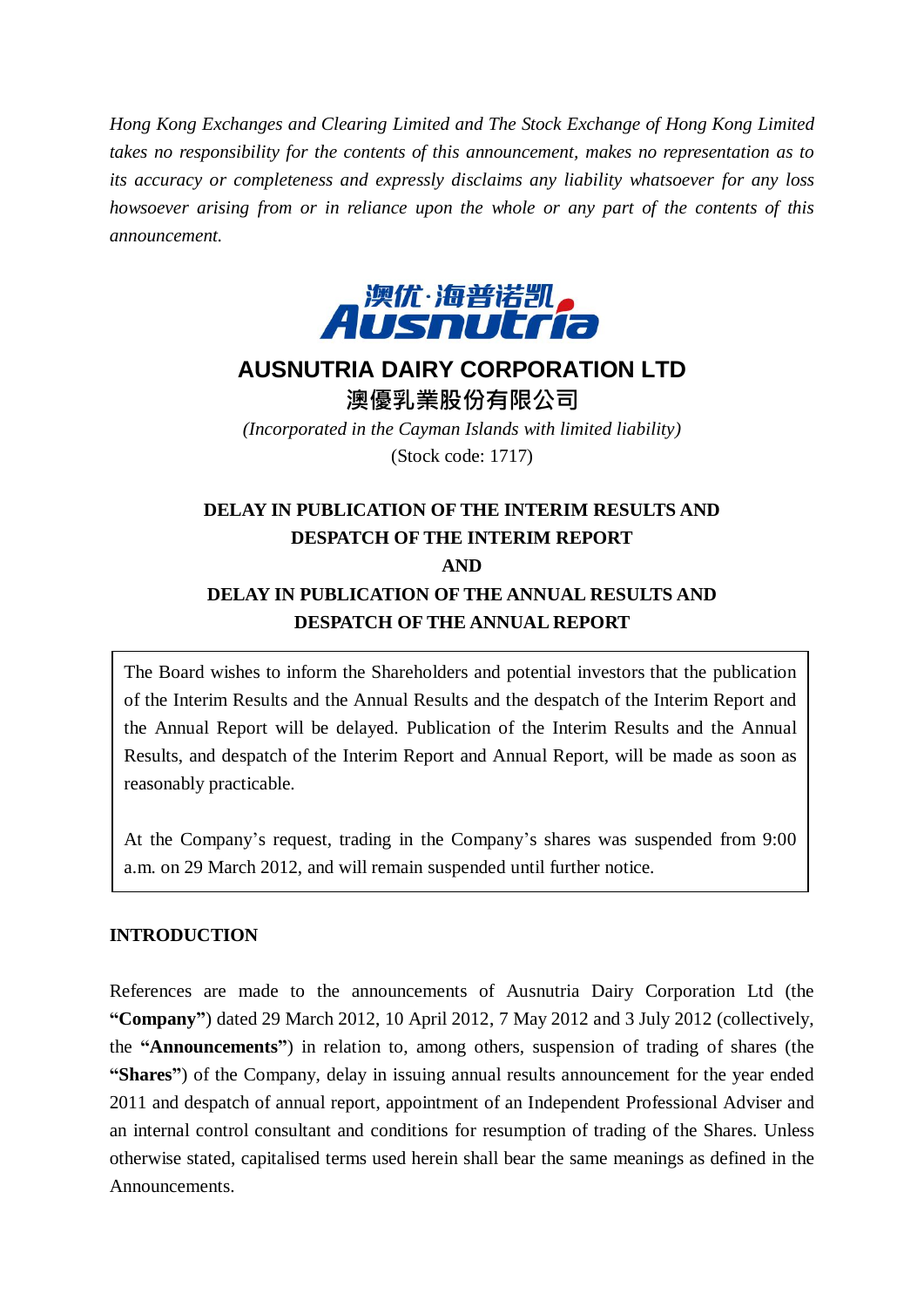#### **REASON FOR THE DELAYS**

Pursuant to Rules 13.49(1), 13.46(1), 13.49(6) and 13.48(1) of the Listing Rules, the Company is required (i) to publish its preliminary Annual Results on a date not later than three months after the end of the financial year, to send the Annual Report to the Shareholders not less than 21 days before the date of the annual general meeting of the Company and in any event not more than four months after the end of the financial year to which they relate, and (ii) to publish the Interim Results announcement not later than two months after the end of the relevant financial period, and to send the Interim Report to the Shareholders not later than three months after the end of the relevant financial period.

The board of directors of the Company (the **"Board"**) has engaged (i) an Independent Professional Adviser to assist the Special Review Committee to review certain observations made by the Company's auditors, Ernst & Young in the EY Letter in respect of the Unresolved Issues and (ii) an internal control consultant to assist the Special Review Committee in the review of the internal control policies of the Company and Ausnutria China relevant to the Unresolved Issues. The review by the Independent Professional Adviser is ongoing and more time is required by the Independent Professional Adviser to complete the investigation and finalise the investigation results. The Company shall keep the shareholders of the Company (the **"Shareholders"**) and potential investors informed of the progress as and when appropriate.

Due to the above reason, the Board wishes to inform the Shareholders and potential investors that the publication of the interim results of the Group for the six months ended 30 June 2012 (the **"Interim Results"**), the annual results of the Group for the year ended 31 December 2011 (the **"Annual Results"**) and the despatch of the interim report of the Group (the **"Interim Report"**) and the annual report of the Group (the **"Annual Report"**) will be delayed. Publication of the Interim Results and the Annual Results, and despatch of the Interim Report and Annual Report, will be made as soon as reasonably practicable.

Further announcement(s) will be made to inform the Shareholders the date of release of the Annual Results and the Interim Results, when appropriate.

Notwithstanding the above, the Board considers that there is no material adverse effect on the business, cashflow and financial position of the Group.